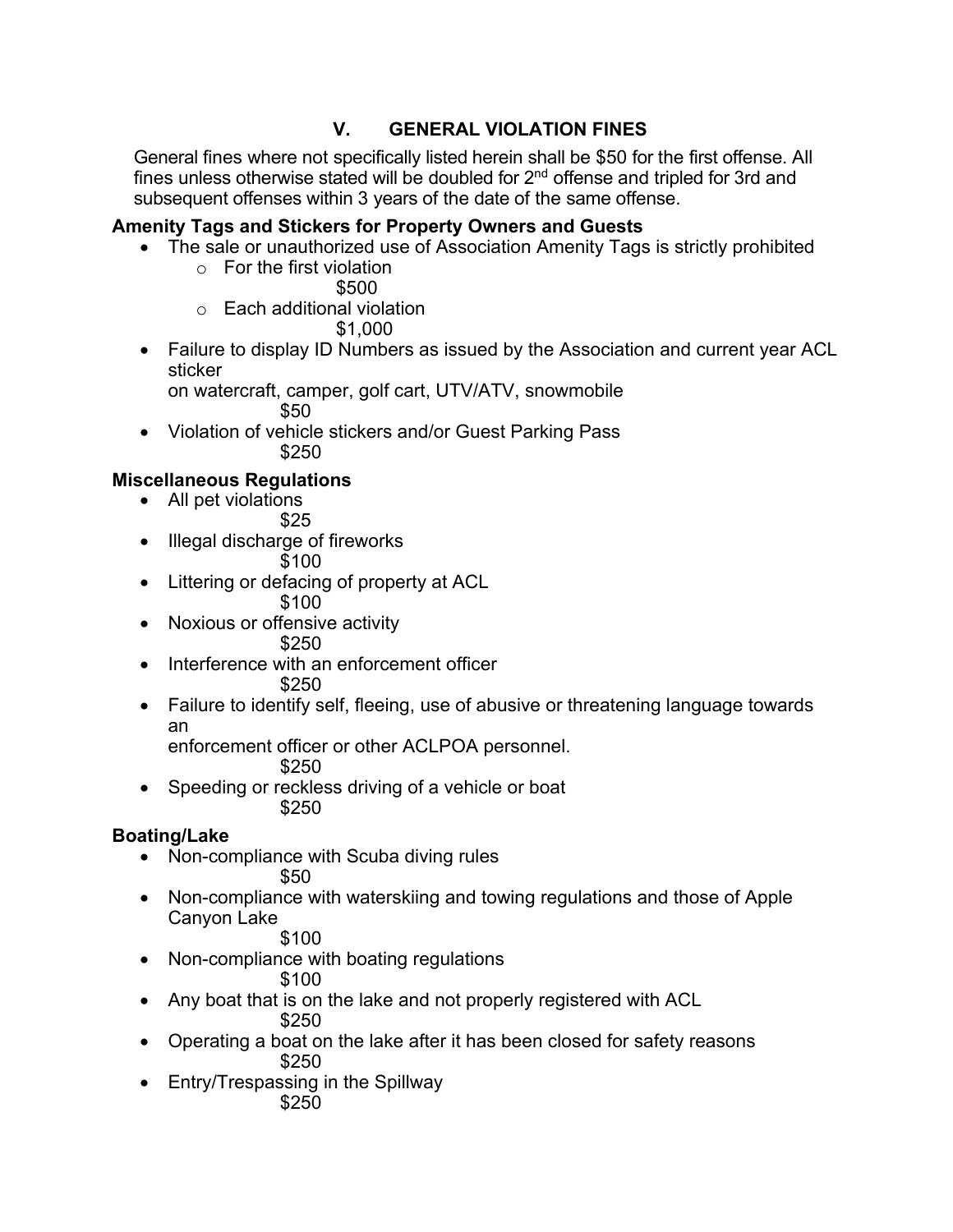• Swimming at the beach when it has been closed for safety reasons \$250

# **Fishing/Ice Fishing**

- Failure to comply with the fishing regulations \$50
- Size and creel limit violations (PER FISH) \$50

#### **Campground**

- Campground opening and closing violations
	- \$50
- Failure to display a valid site tag
	- \$50
- Failure to display ID numbers in the parking lot
	- \$50
- Failure to vacate a rented campsite \$100
- Improper discharge of gray/black water from the holding tank of a campsite \$1,000
- Camping unit not renewed and not removed by the annual opening day \$25/day
- Air conditioning unit left running in an unoccupied camper for more than 48 hours \$50/day
- Camper storage fee not paid by official closing day of campground \$50

If not paid within thirty (30) days an additional fine of \$100 will be assessed monthly

until March 1st

## **Golf Course**

• Noncompliance with general golf course rules

\$25

• Misuse or abuse of rented golf cart – Fine plus damages \$100

## **Motorized Vehicles – Recreational**

- Riding or operating motorized recreational vehicles on closed trails or in an area that is not an ACL authorized area for recreational vehicles:
	- o First Offense
		- \$100
	- o Second Offense
		- \$300
	- o Third or Subsequent Offense
		- \$500
- Any prohibited vehicle that is on the trails or golf course
	- \$250
- Any recreational vehicle that is on the trails or golf course and not properly registered with ACL **the contract of the contract of the contract of the contract of the contract of the contract of the contract of the contract of the contract of the contract of the contract of the contract of the contract of the** 
	-
	- \$250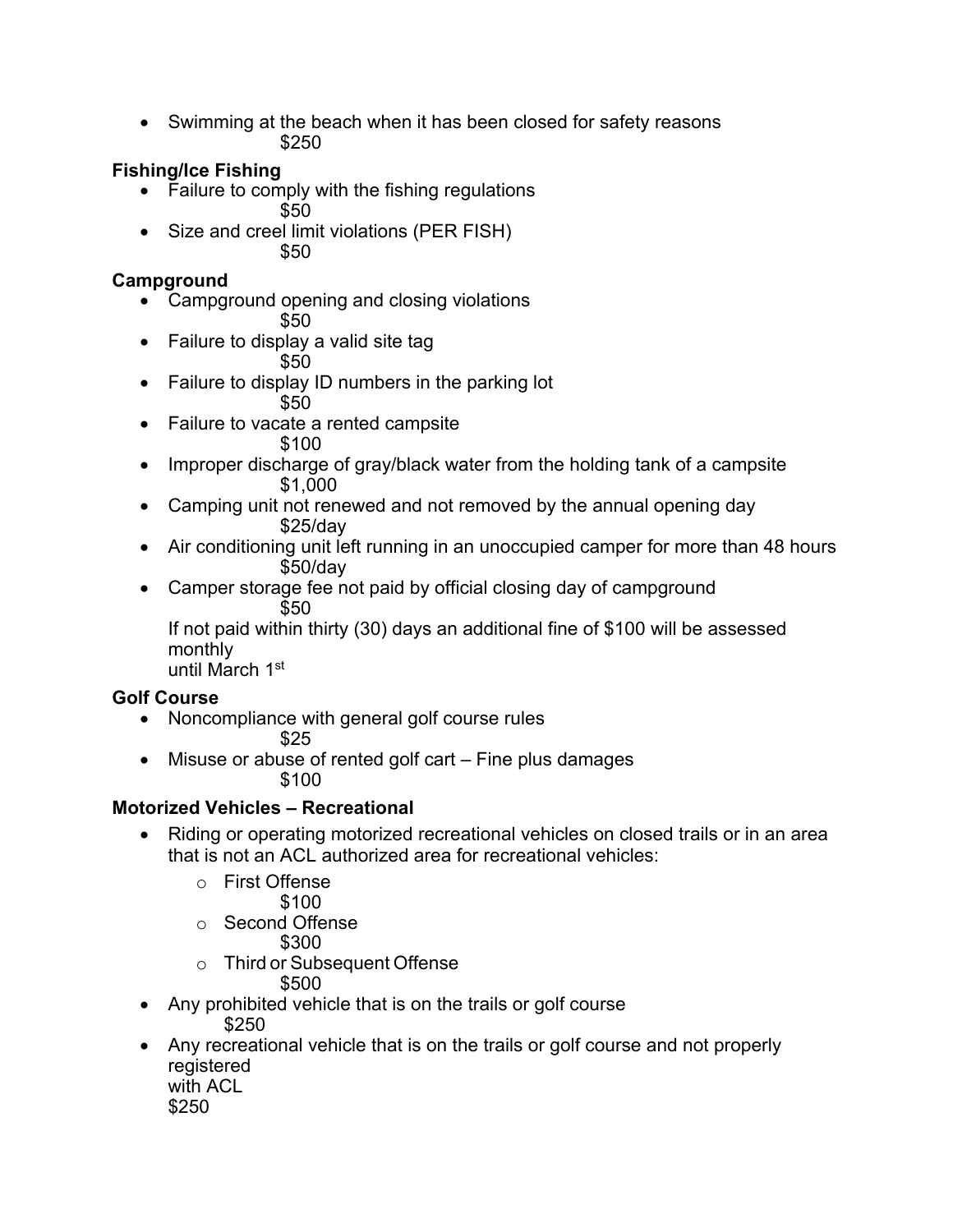- Operating a recreation vehicle in a careless or heedless manner \$250
- Operating a recreation vehicle on a private property \$100
- Unlawful Operation of All Terrain Vehicles and Golf Carts (under age 16 and/or not possessing a valid driver's license or permit of state of origin) \$250

#### **Snowmobiles**

• Snowmobile or UTV/ATV breaks the ice and fall beneath the ice \$500

#### **Archery**

- Failure to follow archery rules
	- \$100

## **Burning/Cutting Trees**

• Partial cutting or trimming of or downing of trees on common property without prior

written permission of the General Manager

\*Up to \$1,000

• Burning or cutting to clear on common property without prior written permission of

the General Manager

\*Up to \$1,000 \*per tree, plus \*\*restoration expense

\*per occurrence, plus restoration expense

\*\*Restoration to be defined as: Act of restoring, putting back into nearly original form

- Violations of the burning regulations may result in the following fines:
- Private Property:

\$100

- Greenways:
	- Up to \$1,000
- Open Field Burning: Up to \$1,000

# **Trash**

• The improper disposal of trash. Property owners who drop off trash outside the gates of the solid waste recycling center when the center is closed will be issued a citation and be subject to fines. Property owners who observe the illegal dumping of trash anywhere on the property are encouraged to report such activity directly to the General Manager. This includes dumpsters and trash receptacles at the Marina, Campground and Pro Shop.

First Offense: \$100 Second Offense: \$200 Third Offense

\$300

*(And the matter will be turned over to law enforcement authorities: The Jo Daviess County State's Attorney and Sheriff)*